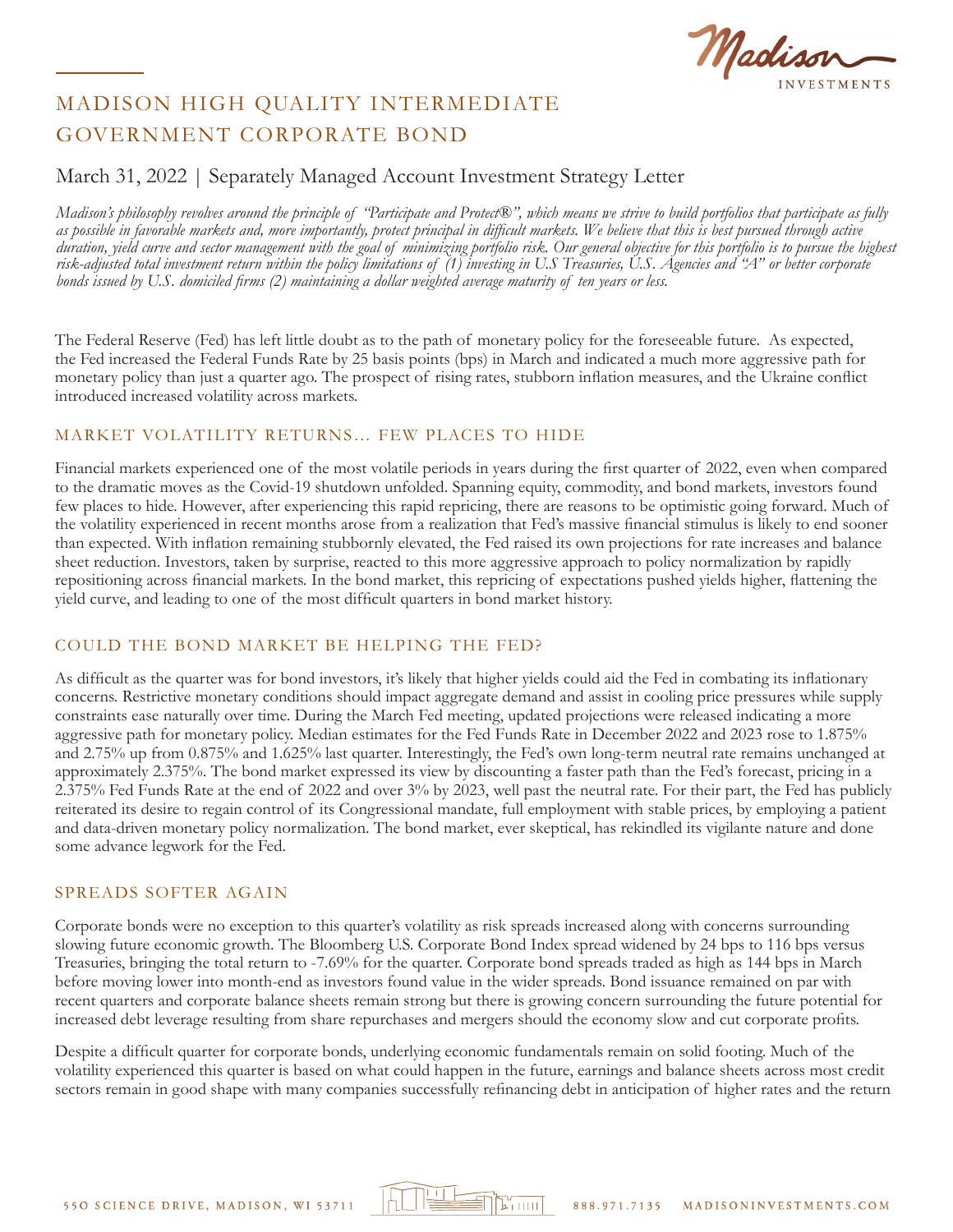Madison

## March 31, 2022 | Separately Managed Account Investment Strategy Letter

of more normal monetary policy. The recent upward adjustment in credit spreads seems warranted after trading near record levels as low interest rates fueled unprecedented demand for yield. Technical factors combined with improved valuations make corporate bonds attractive at current valuations.

### VOLATILITY AND THE SILVER LINING

There's no other way to say it, the first quarter was a difficult one for all investors. Seldom have we seen such a rapid and powerful revaluation across nearly all market sectors. The first quarter of 2022 underscores the need for a consistent, disciplined, and risk-conscious approach to investing. The upward move in rates has restored market yield to fixed income investors after a prolonged period of lower-than-average Treasury yields. Alongside this rise in Treasury yields, valuations in credit markets brought about by widening spreads have brought corporate bond valuations back to more reasonable levels. With these more reasonable valuations, we view present market conditions as providing more opportunities than we've seen in several quarters. While we have begun to take advantage of improved valuations in recent weeks, we view the coming months as likely to present more opportunities as the path of policy becomes increasingly clear.

#### PERFORMANCE & POSITIONING

During the first quarter, the Madison High Quality Intermediate Government Corporate portfolio outperformed the benchmark, returning -3.77% gross of fees (-3.90% net of fees) versus the Bloomberg Intermediate Government Corporate A-or-Better Index return of -4.33%. Conservative duration positioning was significantly additive to performance as Treasury rates moved higher throughout the quarter. Sector allocation, security selection, and portfolio yield were neutral to performance during the period. The biggest detractor to performance was yield curve flattening as short rates reacted to accelerated expectations for Fed policy normalization increasing more rapidly than longer-term rates.

Our conservative approach to portfolio construction remains intact. Conservative duration positioning continues to contribute to positive relative performance as interest rates have adjusted higher. Higher yields have allowed the strategy to add meaningful yield by rolling short maturities out the yield curve as the curve has flattened. We will continue adding to positions further out the curve should yields continue their recent rise. Recent corporate spread widening has confirmed our selective view on risk securities, and we have initiated several new positions at more attractive valuations in recent weeks. We view the 3-5 year maturity sector as attractive given the increased yield and lower maturity risk versus longer issues. We continue to hold benchmark Agency issues in the portfolio although we have stepped back on new purchases as valuations remain near recent highs. We anticipate renewed potential for curve steepening and will seek opportunities to move holdings out the curve should longer rates shift higher.

*<sup>\*\*</sup>Net returns are reduced by three separate annual model bundled fees of 1.25%, 2.00% and 3.00%, applied quarterly. Due to variances between wrap/UMA programs, multiple net returns are presented to show three possible outcomes at different total annual bundled fee rates. This fee represents a fee charged to clients and combines Madison's management fee plus a maximum advisor fee. Actual fees will vary depending on each individual agreement, so clients should consult their advisor for actual fees. See each entity's Part 2A Disclosure Brochure for more information. Actual returns may vary depending on a particular account's inception date, trading platform and trading discretion. Any differences in the timing of trades may result in various performance outcomes for Madison's separately managed accounts versus model manager accounts.*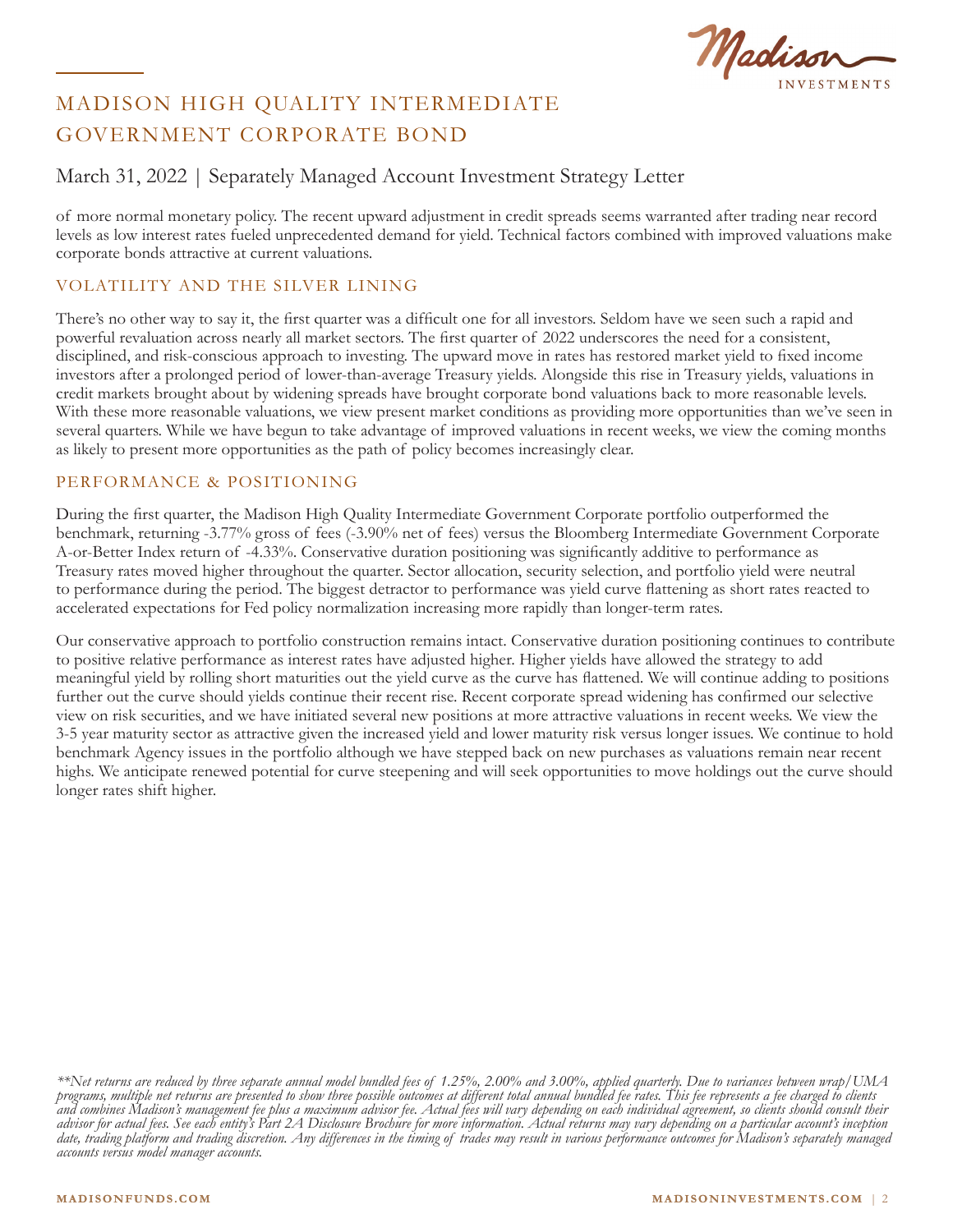Madison

## March 31, 2022 | Separately Managed Account Performance & Characteristics

*Portfolio Characteristics may help you understand how the portfolio, taken as a whole, is situated relative to other portfolios or the benchmark. See the Definitions section on the last page for more details about each metric presented below.*

#### Portfolio Characteristics

|                                | Madison High<br>Quality Interm.<br>Government/<br>Corporate Bond | Bloomberg U.S.<br>Interm.<br>Gov't/Credit<br>A+ Bond Index |
|--------------------------------|------------------------------------------------------------------|------------------------------------------------------------|
| Effective Duration (years)     | 3.51                                                             | 3.88                                                       |
| Wtd. Avg. Maturity (years)     | 3.77                                                             | 4.14                                                       |
| Wtd. Avg. Quality <sup>1</sup> | A A                                                              | $AA+$                                                      |
| Wtd. Avg. Yield to Worst       | $2.51\%$                                                         | $2.51\%$                                                   |
| Wtd. Avg. Current Yield        | $1.89\%$                                                         | 1.68%                                                      |
| Turnover Range                 | $20 - 40\%$                                                      |                                                            |

### Portfolio Statistics (%)

| Since Inception of $1/1/2012$ | Madison | Index  |
|-------------------------------|---------|--------|
| Up Capture Ratio              | 88.27   | 100.00 |
| Down Capture Ratio            | 71.75   | 100.00 |
| Standard Deviation            | 2.57    | 2.96   |

### Quality2 Distribution (%)

|            | Madison | Index |
|------------|---------|-------|
| <b>AAA</b> | 61.23   | 79.41 |
| AA         | 4.03    | 4.26  |
| А          | 33.98   | 16.33 |
| Cash       | 0.76    |       |

### Maturity Distribution (%)

|              | Madison | Index |
|--------------|---------|-------|
| $0-1$ Years  | 2.43    | 1.69  |
| 1-3 Years    | 42.03   | 38.65 |
| 3-5 Years    | 28.31   | 27.09 |
| 5-7 Years    | 16.04   | 18.84 |
| $7-10+Years$ | 11.19   | 13.72 |

*Cash is included in 0-1 Year segment.*

#### Sector Distribution (%)

|                           | Madison | Index |
|---------------------------|---------|-------|
| Corporate Bonds           | 38.09   | 18.08 |
| Agency/Government Related | 12.04   | 8.83  |
| Treasury                  | 49.11   | 73.09 |
| Cash                      | 0.76    |       |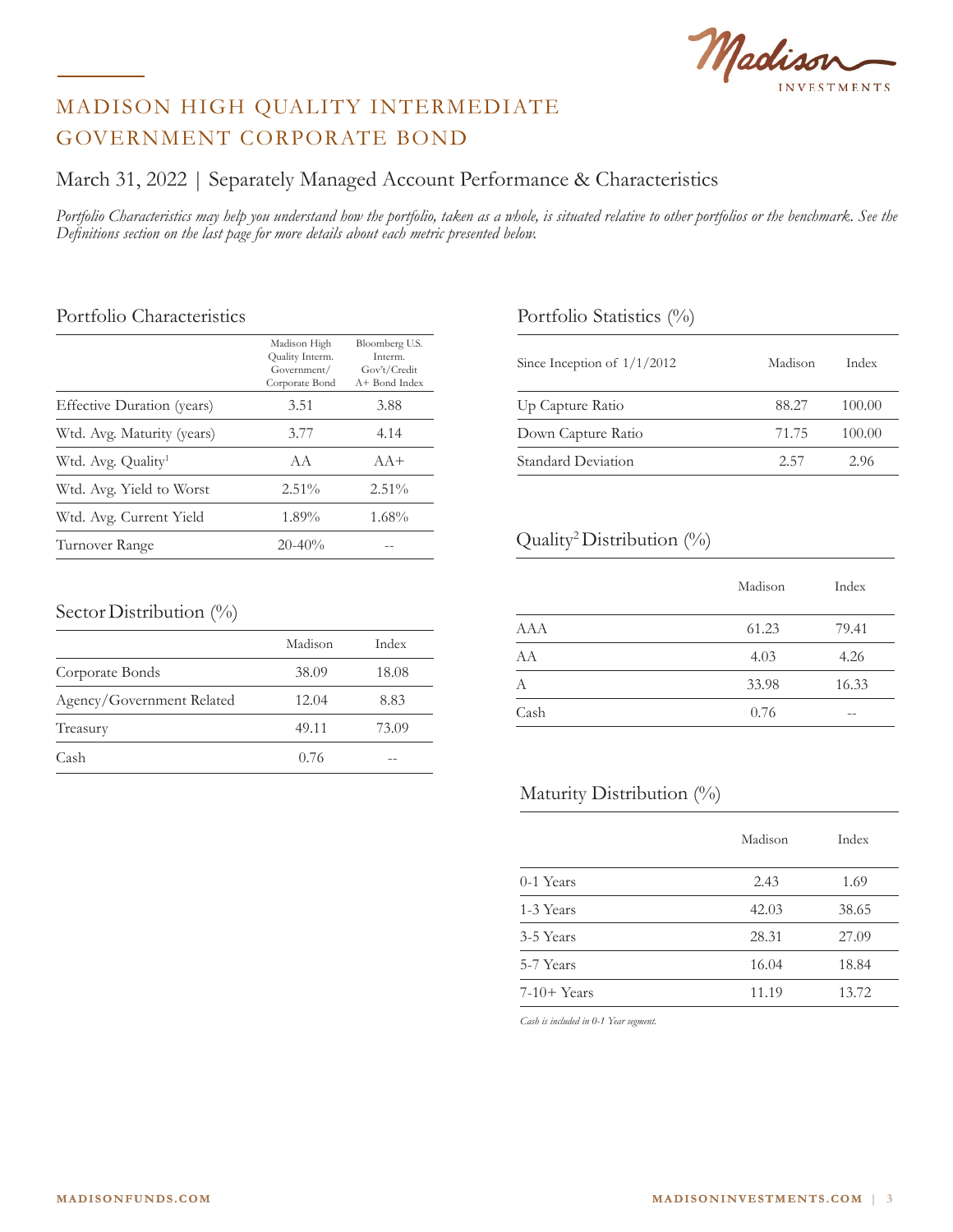Madison

## March 31, 2022 | Separately Managed Account Performance & Characteristics

Portfolio Performance may help you understand how the portfolio, taken as a whole, is situated relative to other portfolios or the benchmark. See the *Definitions section on the last page for more details about each metric presented below.*

#### Trailing Returns (%)

|                         | <b>MADISON</b> |         |         |
|-------------------------|----------------|---------|---------|
|                         | Gross          | $Net**$ | Index   |
| <b>QTD</b>              | $-3.77$        | $-3.90$ | $-4.33$ |
| <b>YTD</b>              | $-3.77$        | $-3.90$ | $-4.33$ |
| 1-Year*                 | $-3.64$        | $-4.13$ | $-4.14$ |
| $3$ -Year <sup>*</sup>  | 0.90           | 0.40    | 1.26    |
| 5-Year*                 | 1.37           | 0.86    | 1.57    |
| $10$ -Year <sup>*</sup> | 1.38           | 0.88    | 1.58    |
| Since Inception*        | 1.39           | 0.88    | 1.58    |

Experienced Management

#### **Mike Sanders, CFA**

Head of Fixed Income, Portfolio Manager Industry since 2004

#### **Chris Nisbet, CFA**

Portfolio Manager Industry since 1990

#### *\*Figures are annualized.*

#### Annual Returns (%)

|      |         | <b>MADISON</b> |         |  |
|------|---------|----------------|---------|--|
|      |         | Gross Net**    | Index   |  |
| 2012 | 2.46    | 1.95           | 3.14    |  |
| 2013 | $-0.33$ | $-0.83$        | $-1.00$ |  |
| 2014 | 2.24    | 1.73           | 2.84    |  |
| 2015 | 1.15    | 0.65           | 1.31    |  |
| 2016 | 1.33    | 0.83           | 1.44    |  |
| 2017 | 1.55    | 1.05           | 1.60    |  |
| 2018 | 1.43    | 0.93           | 1.19    |  |
| 2019 | 5.09    | 4.56           | 5.89    |  |
| 2020 | 4.74    | 4.21           | 6.15    |  |
| 2021 | $-1.34$ | $-1.83$        | $-1.60$ |  |

*\*\*Net returns are calculated using the highest Madison annual fee of 0.50%, calculated quarterly for periods prior to*  January 1, 2022 & calculated monthly for periods beginning January 1, 2022. They do not reflect any third-party in-<br>vestment advisory fees or other expenses that may be incurred in the management of the account. Such fees *will reduce the actual returns of the account. Actual fees and expenses will vary depending on each individual agreement, so readers should consult their advisors for additional details. See each entity's Part 2A Disclosure Brochure for more information. Actual returns may vary depending on a particular account's inception date, trading platform and trading discretion. Any differences in the timing of trades may result in various performance outcomes for Madison's separately managed accounts versus model manager differences.*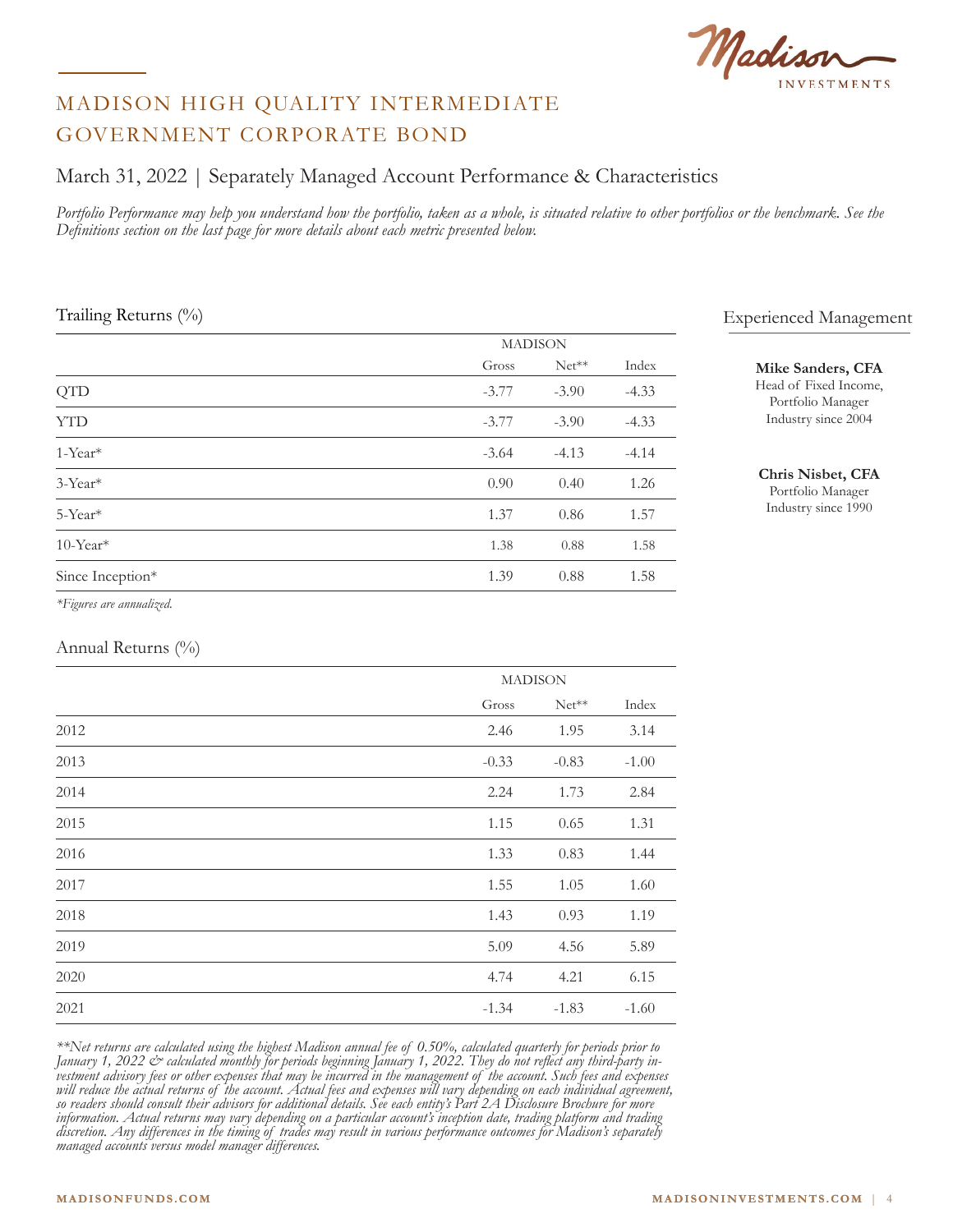# DISCLOSURES & DEFINITIONS

1.This measure is not the result of an assessment of the credit quality of the composite's portfolio by a Nationally Recognized Statistical Rating Agency ("NRSRO") or any other independent entity.

2. Credit quality ratings on underlying securities of the composite are received from one or more NRSRO (e.g., S&P, Moody's, Fitch, etc.) and converted to the equivalent major rating category commonly utilized by more than one NRSRO. In the event of split rating between NSRSOs, (i.e., when a majority rating cannot be derived), the lower rating is used. Bonds backed by U.S. Government or agency securities are given an implied rating equal to the rating of such securities. Ratings and portfolio credit quality may change over time. Portfolio distributions are rounded to the nearest 0.1%.

All or some of the above information is presented as "supplemental information" included as part of the GIPS® Report for the High Quality Intermediate Government/Corporate Bond Composite on the following page, which must be included with this material. References to "Madison" are to that composite and references to inception date refer to performance since 1/1/2012. Past performance is no guarantee of future results. Year-to-date, quarterly and annualized performance figures are considered "preliminary" as of the date of this piece. GIPS® is a registered trademark of CFA Institute. CFA Institute does not endorse or promote this organization, nor does it warrant the accuracy or quality of the content contained herein.

Indices are unmanaged. An investor cannot invest directly in an index. They are shown for illustrative purposes only, and do not represent the performance of any specific investment. Index returns do not include any expenses, fees or sales charges, which would lower performance.

All investing involves risks including the possible loss of principal. There can be no assurance the portfolios will achieve their investment objectives. The risks associated with an investment in the portfolio can increase during times of significant market volatility. The principal risks of investing in the portfolio include: interest rate risk, call risk, risk of default and liquidity risk. As interest rates rise, the prices of bonds fall. Long-term bonds are more exposed to interest-rate risk than short-term bonds. Unlike bonds, bond portfolios have ongoing fees and expenses. Please consult with your financial advisor to determine your risk tolerance and investment objectives.

It should not be assumed that recommendations made in the future will be profitable or will equal the performance of the securities in this list.

Holdings may vary depending on account inception date, objective, cash flows, market volatility, and other variables. Any securities identified and described herein do not represent all of the securities purchased or sold, and these securities may not be purchased for a new account. There is no guarantee that any securities transactions identified and described herein were, or will be profitable. Any securities identified and described herein are not a recommendation to buy or sell, and is not a solicitation for brokerage services.

Upon request, Madison may furnish to the client or institution a list of all security recommendations made within the past year.

Although the information in this report has been obtained from sources that the firm believes to be reliable, we do not guarantee its accuracy, and any such information may be incomplete or condensed.

All opinions included in this report constitute the firm's judgment as of the date of this report and are subject to change without notice.

expenses that may be incurred in the management of your investment<br>advisory accurate that the set of the management of the state of the state of the state of the state of the st Gross performance results do not reflect the deduction of investment advisory fees. Your returns will be reduced by advisory fees and other expenses that may be incurred in the management of your investment advisory account. Investment advisory fees are described in our disclosure brochure.

Standard Deviation: a statistical measurement of dispersion about an average, which, for a portfolio, depicts how widely the returns varied over a certain period of time. Investors may use the standard deviation of historical performance to understand the range of returns for a portfolio. When a portfolio has a higher standard deviation than its benchmark, it implies higher relative volatility. Standard deviation has been calculated using the trailing monthly total returns for the appropriate time period. The standard deviation values are annualized. Downside Capture Ratio: a portfolio's performance in down markets relative to its benchmark. The security's downside capture return is divided it by the benchmark's downside capture return over the time period. Upside Capture Ratio: a portfolio's performance in up markets relative to its benchmark. The security's upside capture return is divided by the benchmark's upside capture return over the time period. Effective Duration: a measure of a portfolio's interest-rate sensitivity. The longer a portfolio's duration, the more sensitive the portfolio is to shifts in interest rates. Average Maturity: computed by weighting the maturity of each security in the portfolio by the market value of the security, then averaging these weighted figures. Yield to Maturity measures the annual return an investor would receive if they held a particular bond until maturity as of the end of a report period. In order to make comparisons between instruments with different payment frequencies, a standard yield calculation basis is assumed. This yield is calculated assuming semiannual compounding. Portfolio Turnover: a measure of the trading activity in an investment portfolio—how often securities are bought and sold by a portfolio. The range represents the typical turnover of the portfolio. Yield to Worst the lowest potential yield that can be received on a bond without the issuer actually defaulting. The yield to worst is calculated by making worst case scenario assumptions on the issue by calculating the returns that would be received if provisions, including prepayment, call or sinking fund, are used by the issuer.

"Madison" and/or "Madison Investments" is the unifying tradename of Madison Investment Holdings, Inc., Madison Asset Management, LLC ("MAM"), and Madison Investment Advisors, LLC ("MIA"), which also includes the Madison Scottsdale office. MAM and MIA are registered as investment advisers with the U.S. Securities and Exchange Commission. Madison Funds are distributed by MFD Distributor, LLC. MFD Distributor, LLC is registered with the U.S. Securities and Exchange Commission as a broker-dealer and is a member firm of the Financial Industry Regulatory Authority. The home office for each firm listed above is 550 Science Drive, Madison, WI 53711. Madison's toll-free number is 800-767-0300.

Any performance data shown represents past performance. Past performance is no guarantee of future results.

Non-deposit investment products are not federally insured, involve investment risk, may lose value and are not obligations of, or guaranteed by, any financial institution. Investment returns and principal value will fluctuate.

This report is for informational purposes only and is not intended as an offer or solicitation with respect to the purchase or sale of any security.

Our expectation is that investors will participate in market appreciation during bull markets and be protected during bear markets compared with investors in portfolios holding more speculative and volatile securities. There is no assurance that these expectations will be realized.

The Bloomberg US Intermediate Corporate Bond Index measures the investment grade, fixed-rate, taxable corporate bond market. It includes USD-denominated securities publicly issued by US and non-US industrial, utility and financial issuers.

Bloomberg Intermediate Government Corporate A+ Index measures the performance of United States dollar-denominated United States Treasuries, government-related and investment-grade United States corporate securities that have a remaining maturity of